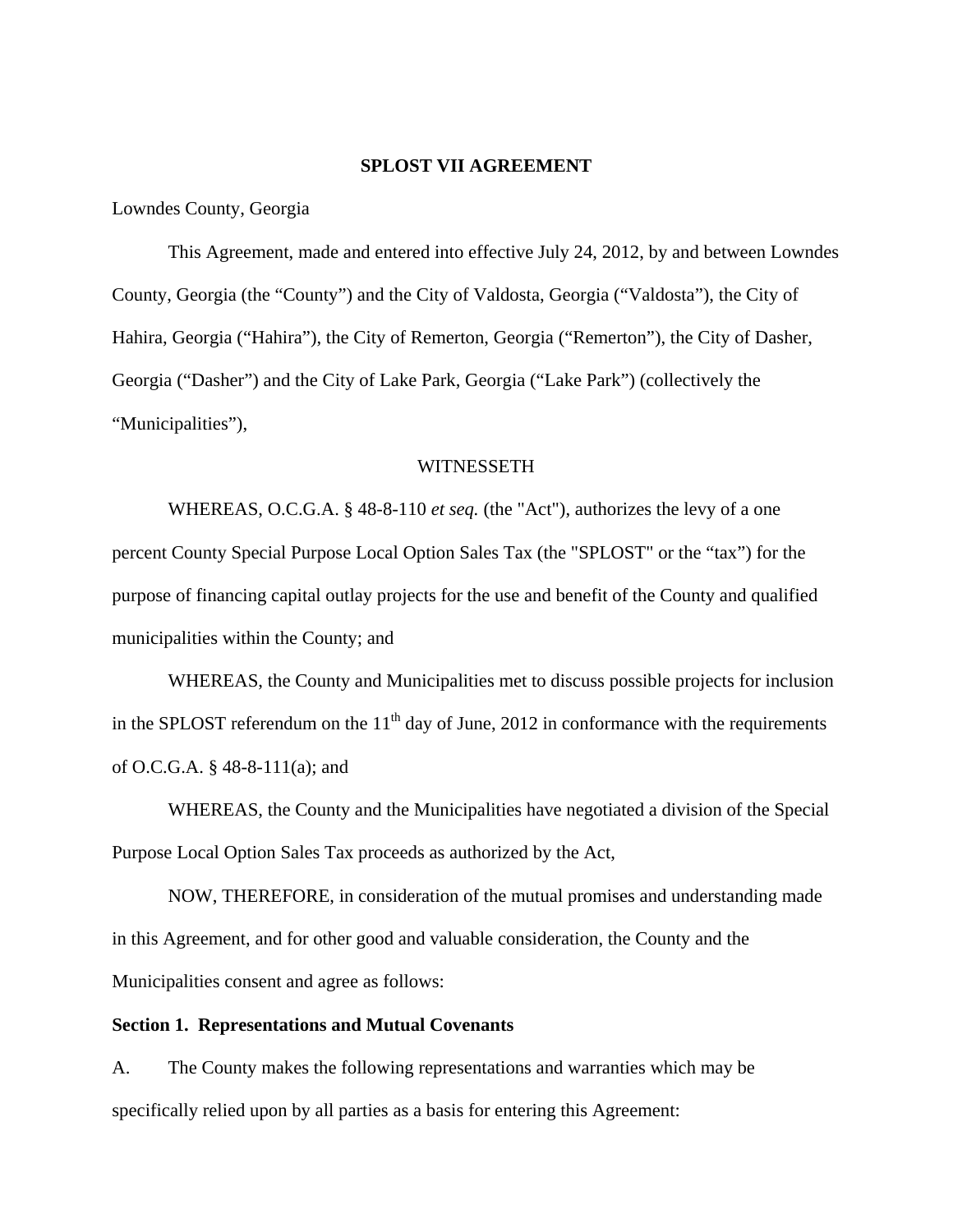- (i) The County is a political subdivision duly created and organized under the constitution of the State of Georgia;
- (ii) The governing authority of the County is duly authorized to execute, deliver and perform this Agreement;
- (iii) This Agreement is a valid, binding, and enforceable obligation of the County; and
- (iv) The County will take all actions necessary to call an election to be held in all voting precincts in the County on the  $6<sup>th</sup>$  day of November, 2012 for the purpose of submitting to the voters of the County for their approval, the question of whether or not a SPLOST shall be reimposed on all sales and uses within the special district of Lowndes County for a period of six years, commencing on the first day of January, 2014 to raise an estimated \$150,000,000 to be used for funding the projects specified in Exhibit A attached hereto.
- B. Each of the Municipalities makes the following representations and warranties which may be specifically relied upon by all parties as a basis for entering this Agreement:
	- (i) Each Municipality is a municipal corporation duly created and organized under the Laws of the State of Georgia;
	- (ii) The governing authority of each Municipality is duly authorized to execute, deliver and perform this Agreement;
	- (iii) This Agreement is a valid, binding, and enforceable obligation of each Municipality;
	- (iv) Each Municipality is a qualified municipality as defined in O.C.G.A. § 48-8- 110(4); and
	- (v) Each Municipality is located entirely within the geographic boundaries of the special tax district created in the County.

2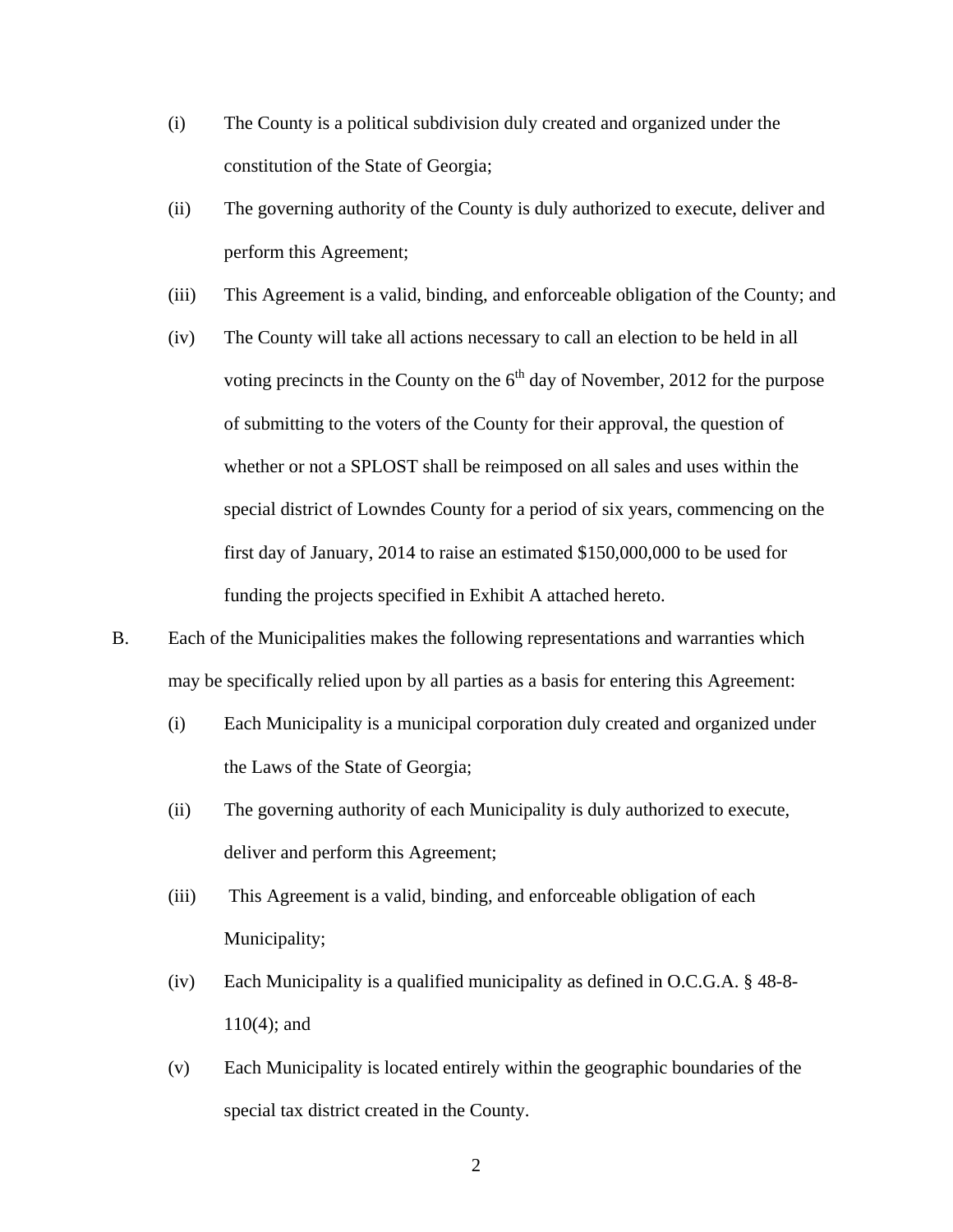- C. It is the intention of the County and Municipalities to comply in all respects with O.C.G.A. § 48-8-110 *et seq.* and all provisions of this Agreement shall be construed in light of O.C.G.A. § 48-8-110 *et seq*.
- D. The County and Municipalities agree to promptly proceed with the acquisition, construction, equipping and installation of the projects specified in Exhibit A of this Agreement. The projects specified in Exhibit A shall be funded from proceeds of the tax authorized by O.C.G.A. § 48-8-110, et seq.
- E. The County and Municipalities agree to maintain thorough and accurate records concerning receipt of SPLOST proceeds and expenditures for each project undertaken by the respective county or municipality as required to fulfill the terms of this Agreement.

#### **Section 2. Conditions Precedent**

- A. The obligations of the County and Municipalities pursuant to this Agreement are conditioned upon the adoption of a resolution of the County calling for the reimposition of the SPLOST in accordance with the provisions of O.C.G.A. § 48-8-111(a).
- B. This Agreement is further conditioned upon the approval of the proposed reimposition of the SPLOST by the voters of the County in a referendum to be held in accordance with the provisions of O.C.G.A.  $\S$  48-8-111(b) through (e).
- C. This Agreement is further conditioned upon the collecting of the SPLOST revenues by the State Department of Revenue and transferring same to the County.

#### **Section 3. Effective Date and Term of the Tax**

The SPLOST, subject to approval in an election to be held on November 6, 2012, shall continue for a period of six calendar years with collections beginning on January 1, 2014.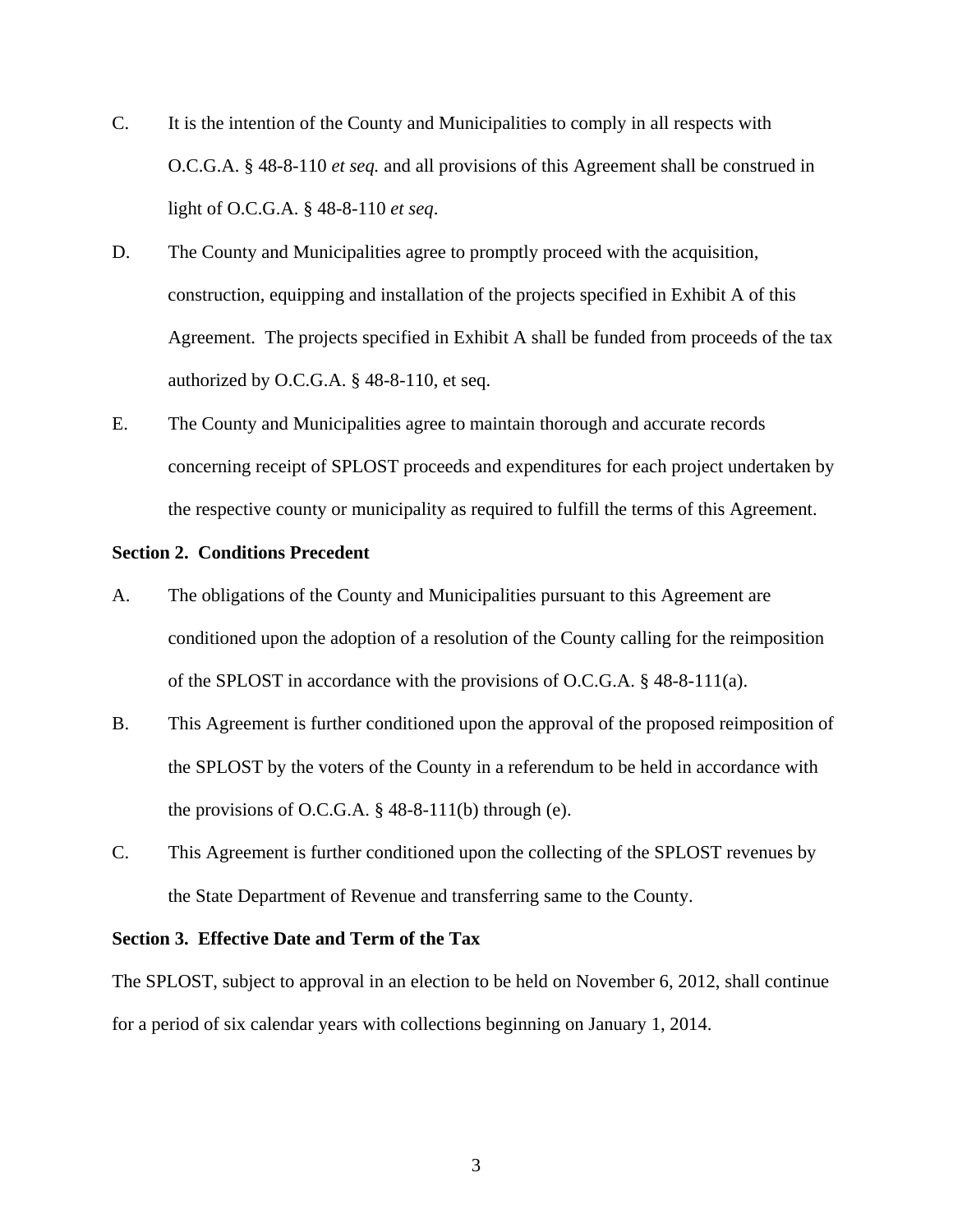#### **Section 4. Effective Date and Term of This Agreement**

This Agreement shall commence upon the date of its execution and shall terminate upon the later  $of:$ 

- (i) The official declaration of the failure of the election described in this Agreement;
- (ii) The expenditure by the County and all the Municipalities of the last dollar of money collected from the Special Purpose Local Option Sales Tax after the expiration of the Special Purpose Local Option Sales Tax; or
- (iii) The completion of all projects described in Exhibit A.

#### **Section 5. County SPLOST Fund; Separate Accounts; No Commingling**

- A. A special fund or account shall be created by the County and designated as the 2012 Lowndes County Special Purpose Local Option Sales Tax Fund ("SPLOST Fund"). The County shall select a local bank which shall act as a depository and custodian of the SPLOST Fund upon such terms and conditions as may be acceptable to the County.
- B. Each Municipality shall create a 2012 Special Purpose Local Option Sales Tax Fund. Each Municipality shall select a local bank which shall act a depository and custodian of the SPLOST proceeds received by each Municipality upon such terms and conditions as may be acceptable to the Municipality.
- C. All SPLOST proceeds shall be maintained by the County and each Municipality in the separate accounts or funds established pursuant to this Section. Except as provided in Section 6, SPLOST proceeds shall not be commingled with other funds of the County or Municipalities and shall be used exclusively for the purposes specified in the Resolution of the County calling for reimposition of the tax and in this Agreement. No funds other than SPLOST proceeds shall be placed in such funds or accounts.

4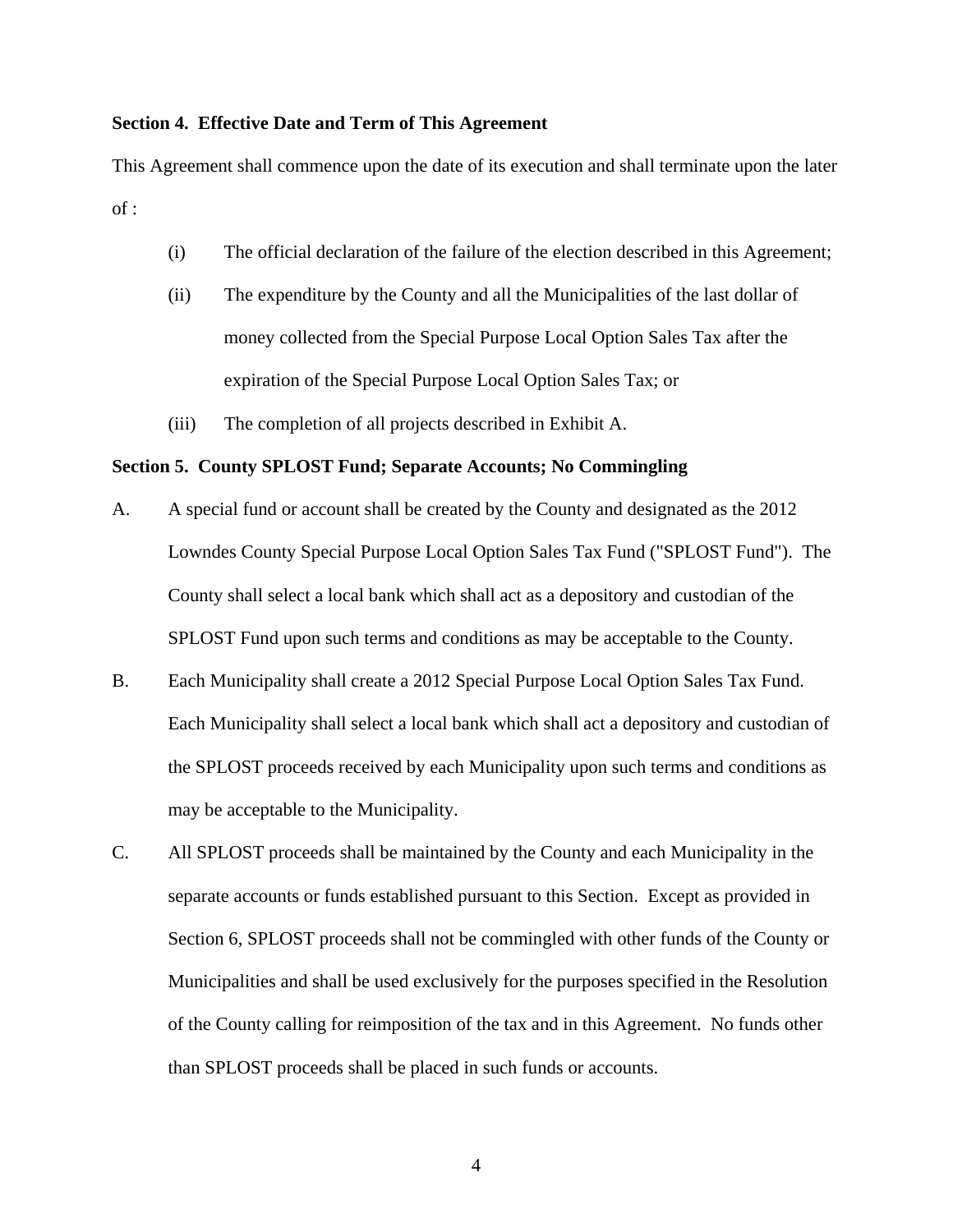#### **Section 6. Procedure for Disbursement of SPLOST Proceeds**

- A. Upon receipt by the County of SPLOST proceeds collected by the State Department of Revenue, the County shall immediately deposit said proceeds in the SPLOST Fund. The monies in the SPLOST Fund shall be held and applied to the cost of acquiring, constructing, and installing the County capital outlay projects listed in Exhibit A and as provided in Paragraph B of this Section.
- B. The County, following deposit of the SPLOST proceeds in the SPLOST Fund, shall within 10 business days disburse the SPLOST proceeds due to each Municipality according to the schedule in Exhibit A. The proceeds shall be deposited in the separate funds established by each Municipality in accordance with Section 5 of this Agreement.

#### **Section 7. Projects**

All capital outlay projects, to be funded in whole or in part from SPLOST proceeds, are listed in Exhibit A which is attached hereto and made part of this Agreement.

#### **Section 8. Project Funding**

Projects shall be funded and constructed in accordance with the schedule found in Exhibit A of this Agreement. The priority of county projects shall be determined by the County. The priority of municipal projects shall be determined by the Municipalities. Except as provided in Paragraph B and Paragraph C of Section 9 of this Agreement, any change to the schedule found in Exhibit A must be agreed to in writing by all parties to this Agreement.

#### **Section 9. Completion of Projects**

A. The County and Municipalities acknowledge that the costs shown for each project described in Exhibit A are estimated amounts. The County and Municipalities shall maintain a record of each and every project for which the proceeds of the tax are used.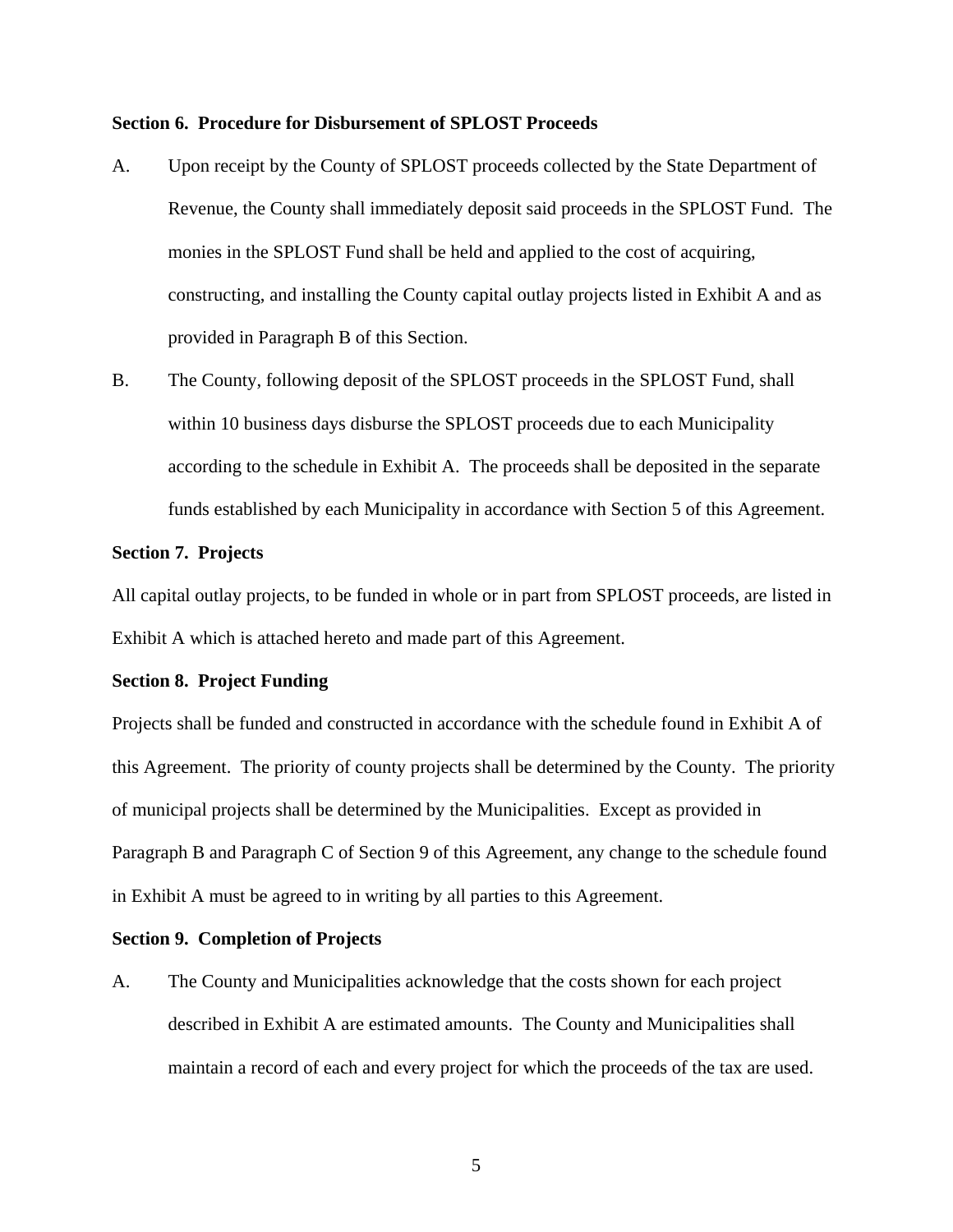- B. If a county project has been satisfactorily completed at a cost less than the estimated cost listed for that project in Exhibit A, the County may apply the remaining unexpended funds to any other county project included in Exhibit A.
- C. If a municipal project has been satisfactorily completed at a cost less than the estimated cost listed for that project in Exhibit A, the Municipality may apply the remaining unexpended funds to any other project included for that Municipality in Exhibit A.
- D. The County and Municipalities agree that each approved SPLOST project associated with this Agreement shall be completed or substantially completed within five years of the termination of the SPLOST. Any SPLOST proceeds held by a County or Municipality at the end of the five year period shall, for the purposes of this Agreement, be deemed excess funds and disposed of as provided under O.C.G.A.  $\S$  48-8-121(g)(2).
- E. Proceeds of the tax exceeding One Hundred Fifty Million Dollars (\$150,000,000) shall be allocated and distributed to the County and Municipalities based upon the percentages in Exhibit A. The County and the Municipalities may apply such proceeds to project costs as authorized by the Act.

#### **Section 10. Expenses**

The expense of the election shall be paid from County funds.

#### **Section 11. Audits**

A. During the term of this Agreement, the distribution and use of SPLOST proceeds deposited in the SPLOST Fund and each Municipal fund shall be audited annually by an independent certified public accounting firm in accordance with O.C.G.A. § 48-8-  $121(a)(2)$ . The County and each Municipality receiving SPLOST proceeds shall be responsible for the cost of their respective audits. The County and the Municipalities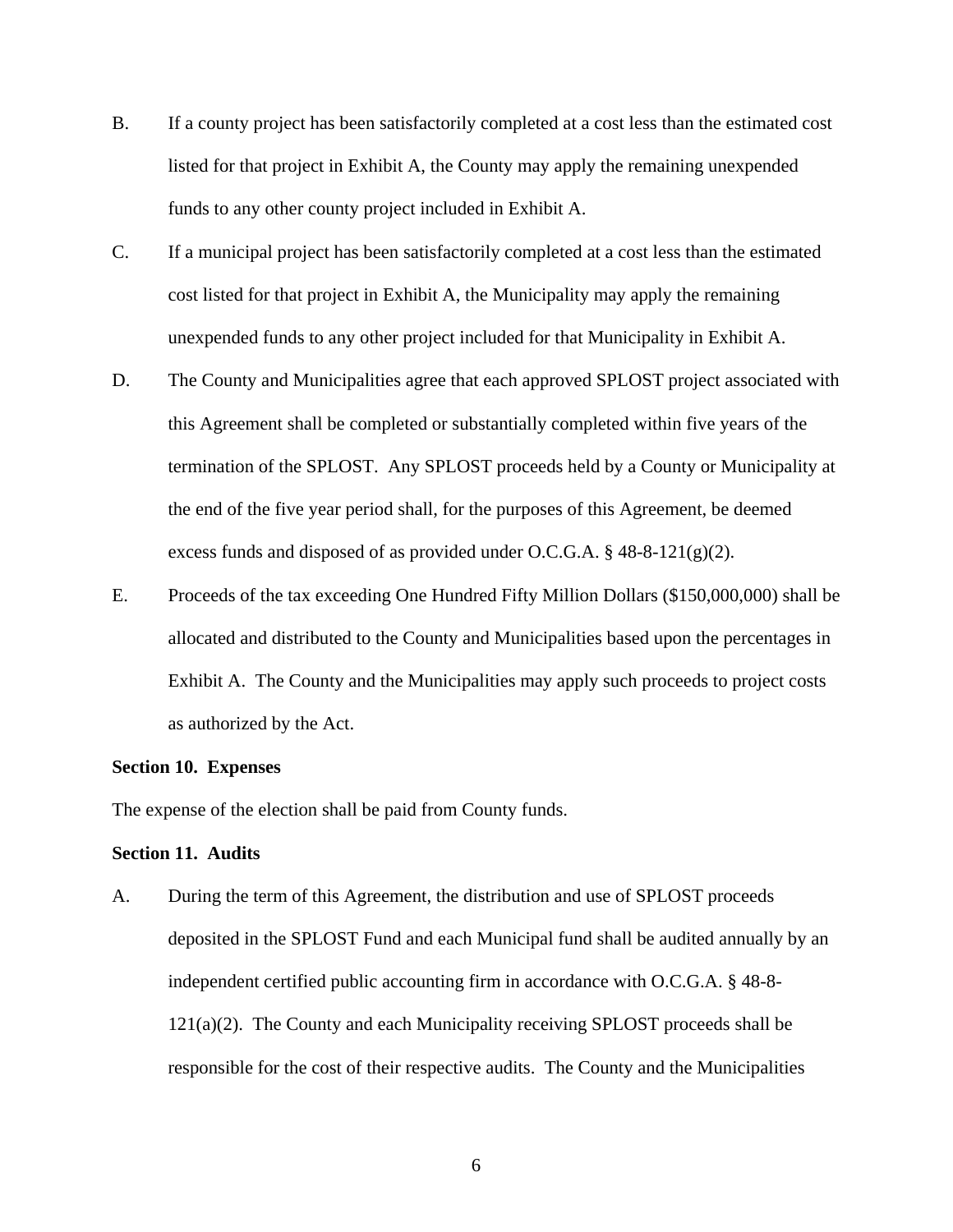agree to cooperate with the independent certified public accounting firm in any audit by providing all necessary information.

B. Each Municipality shall provide the County a copy of the audit of the distribution and use of the SPLOST proceeds by the Municipality.

### **Section 12. Notices**

All notices, consents, waivers, directions, requests or other instruments or communications provided for under this Agreement shall be deemed properly given when delivered personally or sent by registered or certified United States mail, postage prepaid, as follows:

| a. Hahira    | City of Hahira<br>Attn: Mayor<br>301 W. Main St.<br>Hahira, GA 31632                                |
|--------------|-----------------------------------------------------------------------------------------------------|
| b. Remerton  | City of Remerton<br>Attn: Mayor<br>2 Poplar St.<br>Remerton, GA 31601                               |
| c. Lake Park | City of Lake Park<br>Attn: Mayor<br>120 Essa St.<br>Lake Park, GA 31636                             |
| d. Dasher    | City of Dasher<br>Attn: Mayor<br>3686 U.S. 41 South<br>Dasher, GA 31601                             |
| e. Valdosta  | City of Valdosta<br>Attn: Mayor<br>P.O. Box 1125<br>Valdosta, GA 31603-1125                         |
| f. County    | Lowndes County Board of Commissioners<br>Attn: Chairman<br>P.O. Box 1349<br>Valdosta, GA 31603-1349 |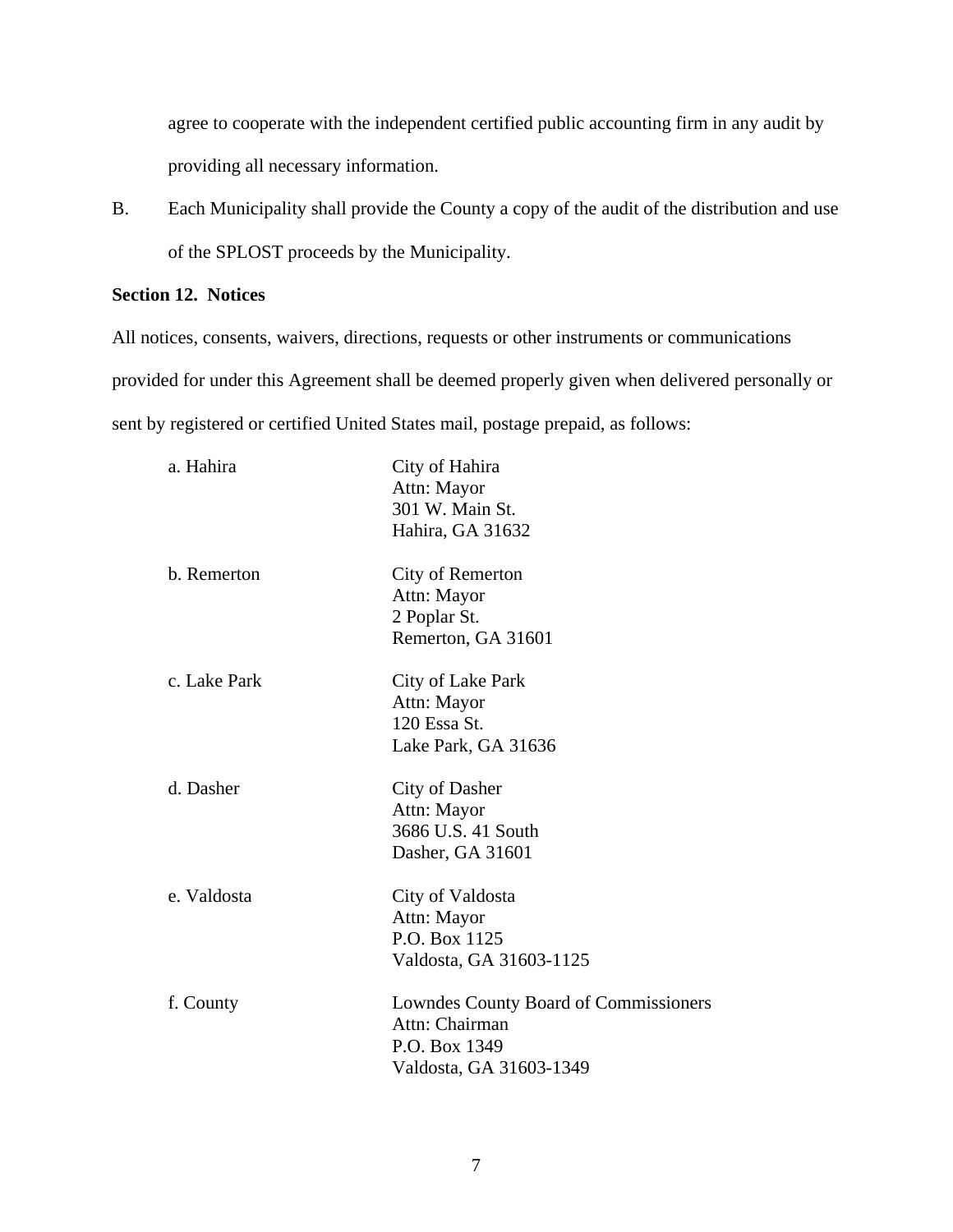#### **Section 13. Entire Agreement**

This Agreement, including any attachments or exhibits, constitutes all of the understandings and agreements existing between the County and the Municipalities with respect to distribution and use of the proceeds from the Special Purpose Local Option Sales Tax. Furthermore, this Agreement supersedes all prior agreements, negotiations and communications of whatever type, whether written or oral, between the parties hereto with respect to distribution and use of said SPLOST.

#### **Section 14. Amendments**

This Agreement shall not be amended or modified except by agreement in writing executed by the governing authorities of the County and the Municipalities.

#### **Section 15. Governing Law**

This Agreement shall be deemed to have been made and shall be construed and enforced in accordance with the laws of the State of Georgia.

#### **Section 16. Severability**

Should any phrase, clause, sentence, or paragraph of this Agreement be invalid or unconstitutional, the remainder of the Agreement shall remain in full force and effect as if such invalid or unconstitutional provision were not contained in the Agreement unless the elimination of such provision detrimentally reduces the consideration that any party is to receive under this Agreement or materially affects the operation of this Agreement.

#### **Section 17. Compliance with Law**

The County and the Municipalities shall comply with all applicable local, State, and Federal statutes, ordinances, rules and regulations.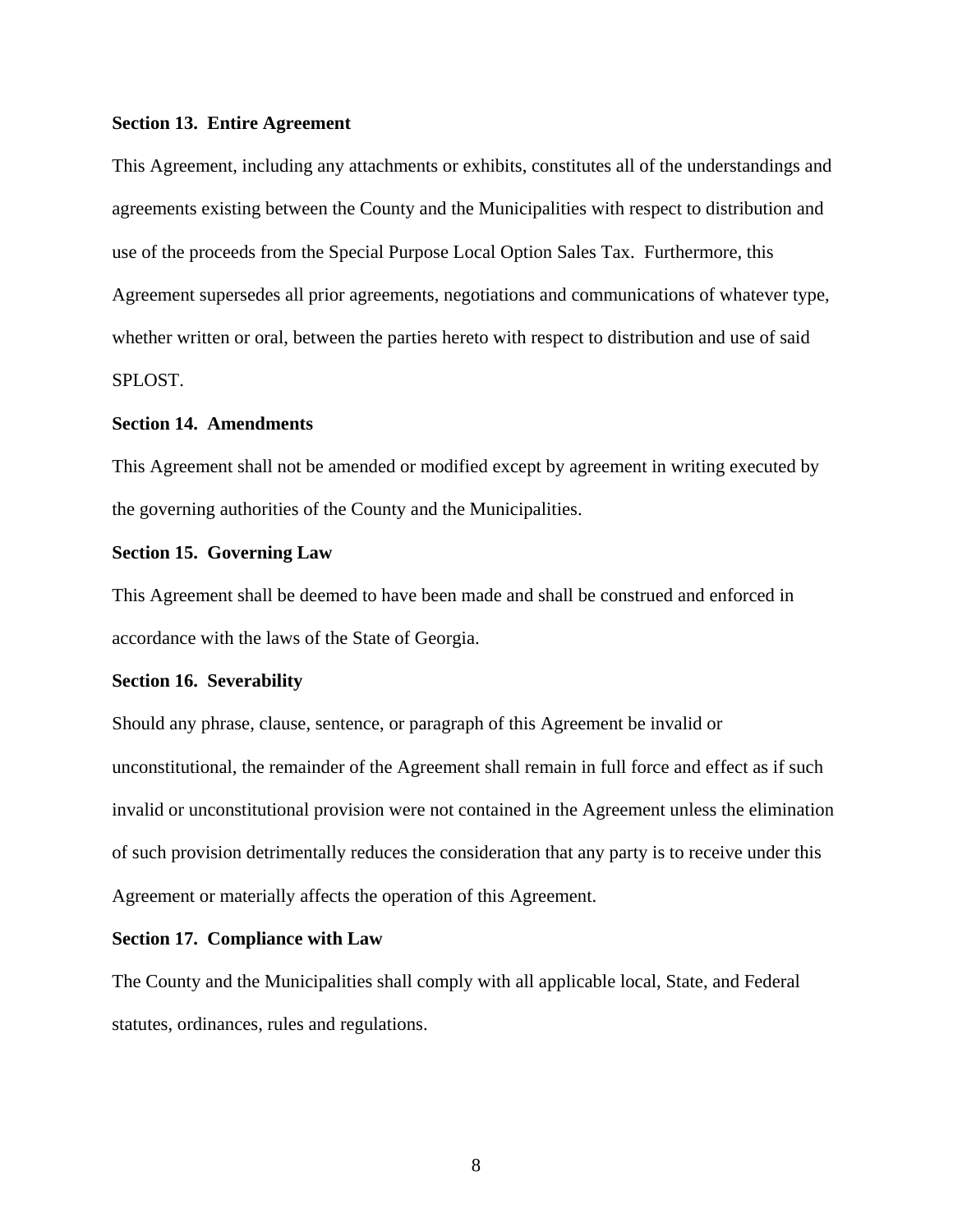### **Section 18. Consent to Breach**

No consent or waiver, express or implied, by any party to this Agreement, to any breach of any covenant, condition or duty of another party shall be construed as a consent to or waiver of any future breach of the same.

### **Section 19. Counterparts**

This Agreement may be executed in several counterparts, each of which shall be an original and all of which shall constitute but one and the same instrument.

**IN WITNESS WHEREOF**, the County and the Municipalities acting through their duly authorized agents have caused this Agreement to be signed, sealed and delivered for final execution by the County on the date indicated herein.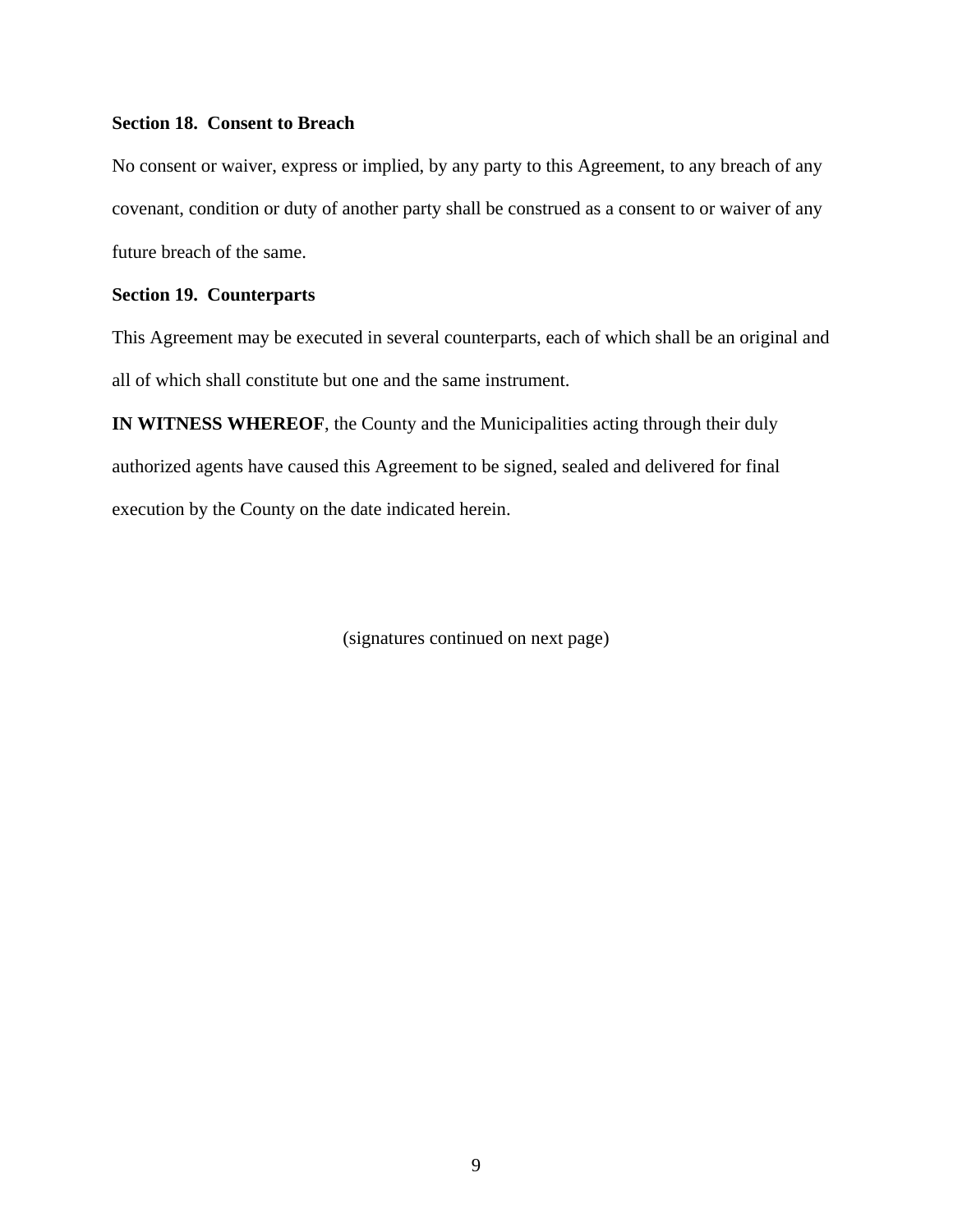# LOWNDES COUNTY, GEORGIA (SEAL)

By: \_\_\_\_\_\_\_\_\_\_\_\_\_\_\_\_\_\_\_\_\_\_\_\_\_\_\_\_\_\_\_\_

Chairman

Attest: \_\_\_\_\_\_\_\_\_\_\_\_\_\_\_\_\_\_\_\_\_\_\_\_\_\_\_\_\_\_

Clerk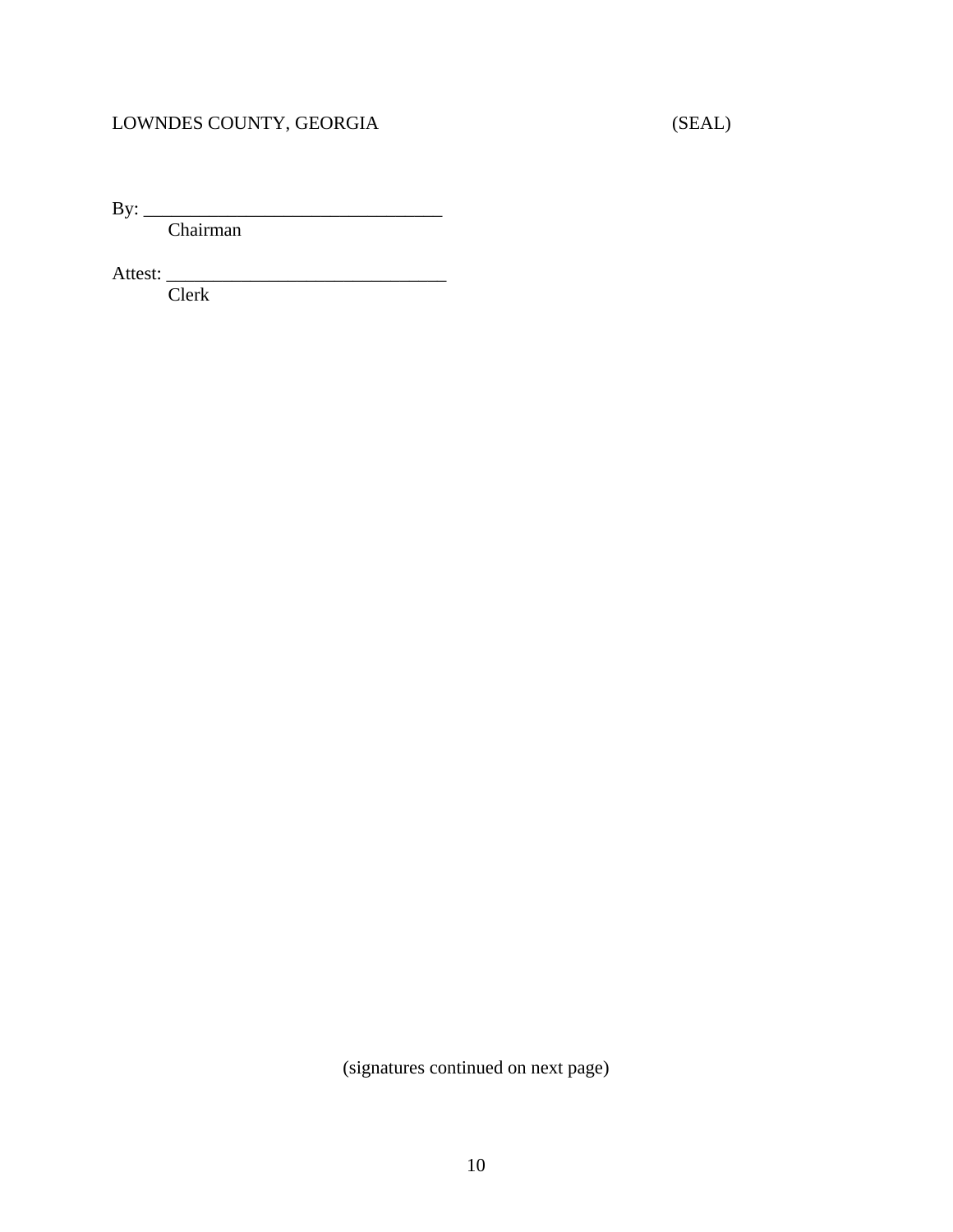# CITY OF VALDOSTA (SEAL)

By: \_\_\_\_\_\_\_\_\_\_\_\_\_\_\_\_\_\_\_\_\_\_\_\_\_\_\_\_\_\_\_\_

Mayor

Attest: \_\_\_\_\_\_\_\_\_\_\_\_\_\_\_\_\_\_\_\_\_\_\_\_\_\_\_\_\_\_

Clerk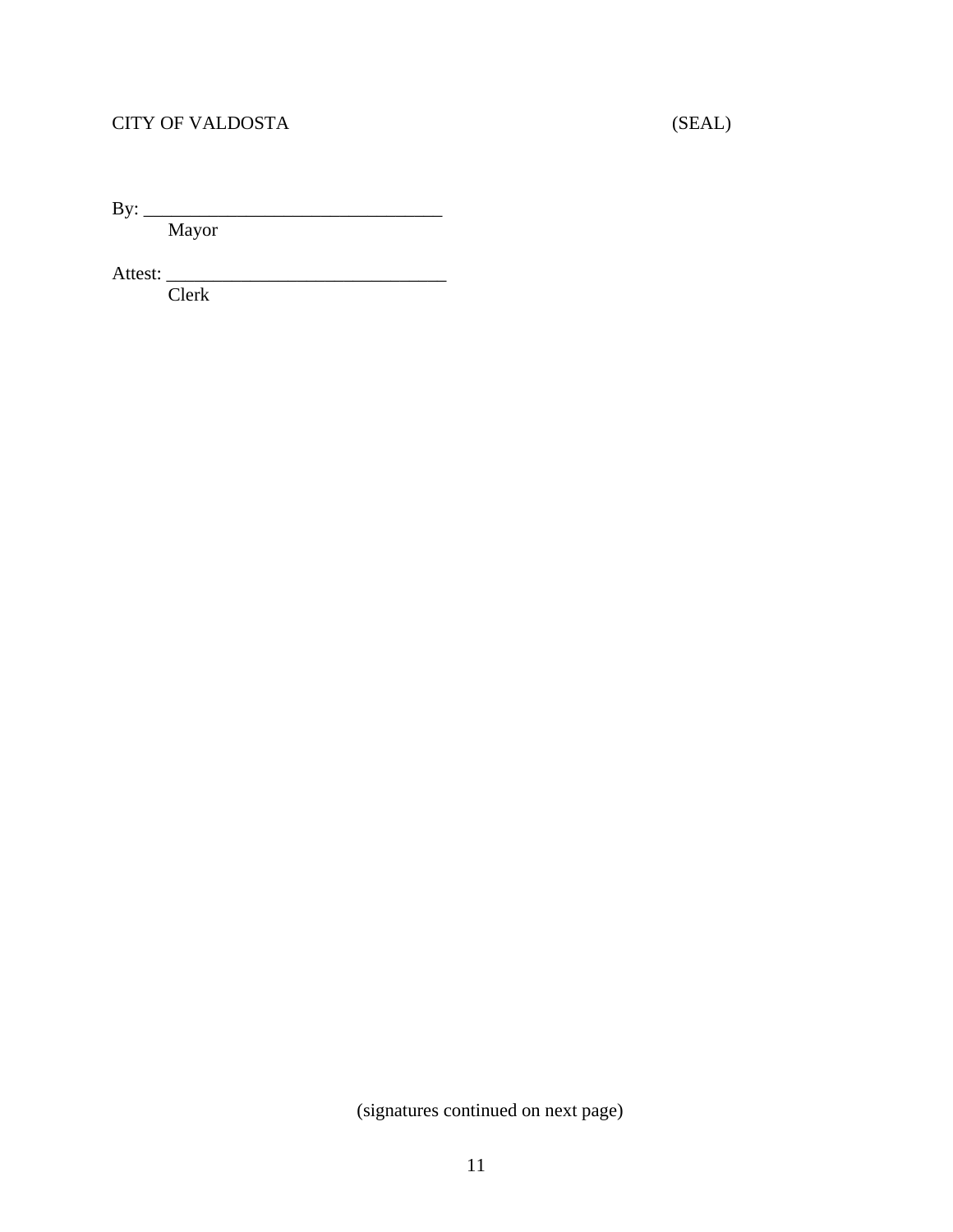# CITY OF HAHIRA (SEAL)

By: \_\_\_\_\_\_\_\_\_\_\_\_\_\_\_\_\_\_\_\_\_\_\_\_\_\_\_\_\_\_\_\_

Mayor

Attest: \_\_\_\_\_\_\_\_\_\_\_\_\_\_\_\_\_\_\_\_\_\_\_\_\_\_\_\_\_\_

Clerk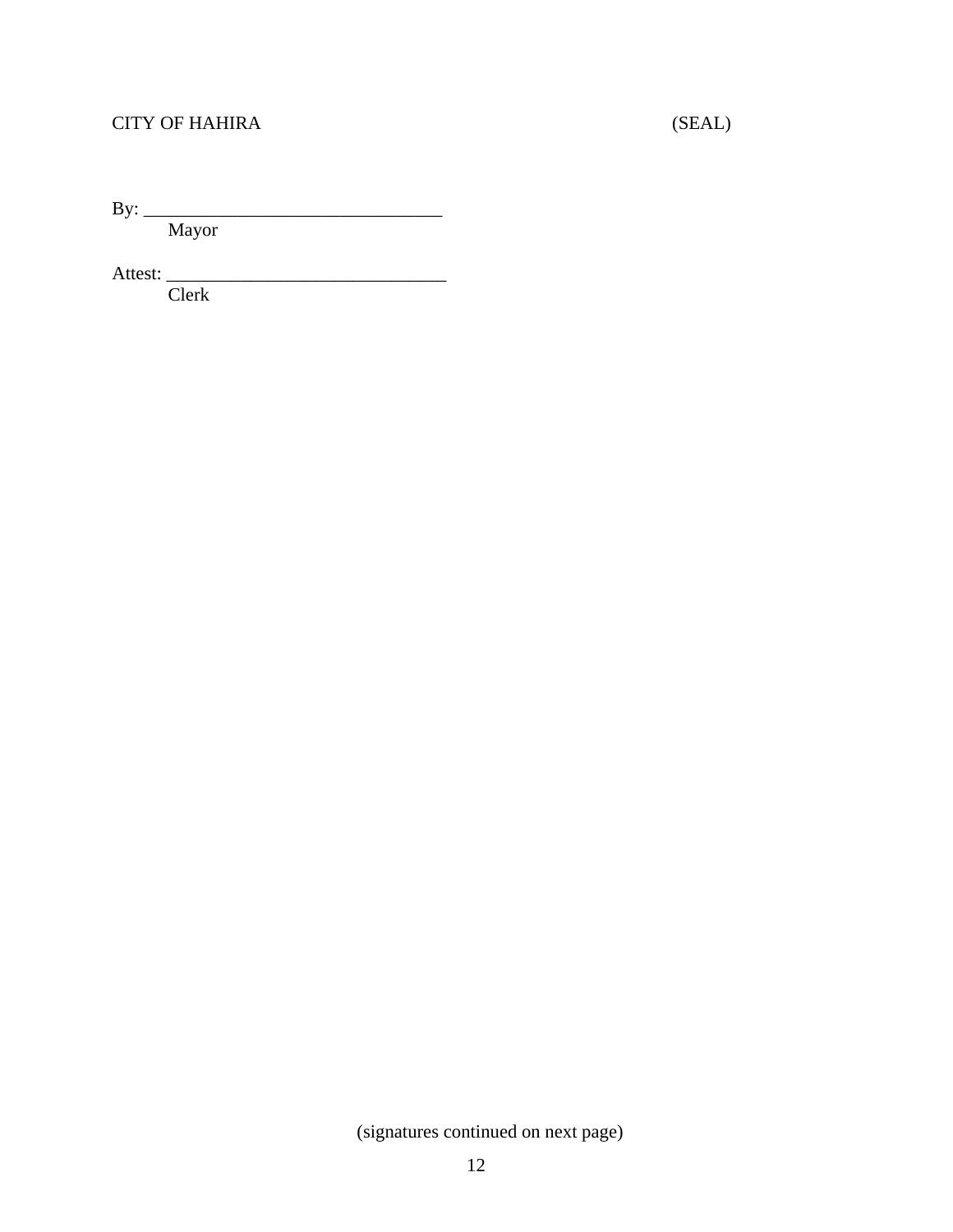### CITY OF REMERTON (SEAL)

By: \_\_\_\_\_\_\_\_\_\_\_\_\_\_\_\_\_\_\_\_\_\_\_\_\_\_\_\_\_\_\_\_

Mayor

Attest: \_\_\_\_\_\_\_\_\_\_\_\_\_\_\_\_\_\_\_\_\_\_\_\_\_\_\_\_\_\_

Clerk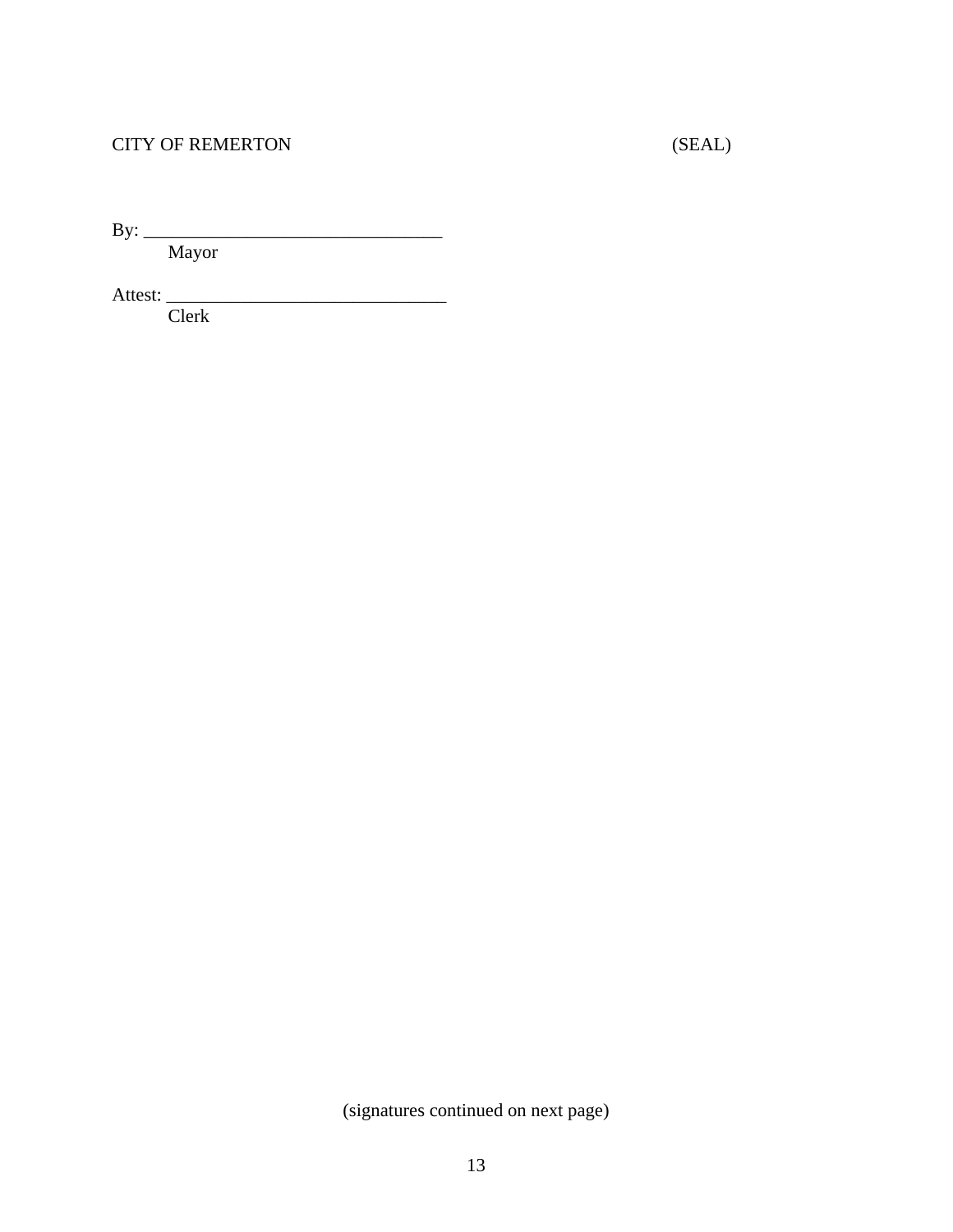# CITY OF DASHER (SEAL)

By: \_\_\_\_\_\_\_\_\_\_\_\_\_\_\_\_\_\_\_\_\_\_\_\_\_\_\_\_\_\_\_\_

Mayor

Attest: \_\_\_\_\_\_\_\_\_\_\_\_\_\_\_\_\_\_\_\_\_\_\_\_\_\_\_\_\_\_

Clerk